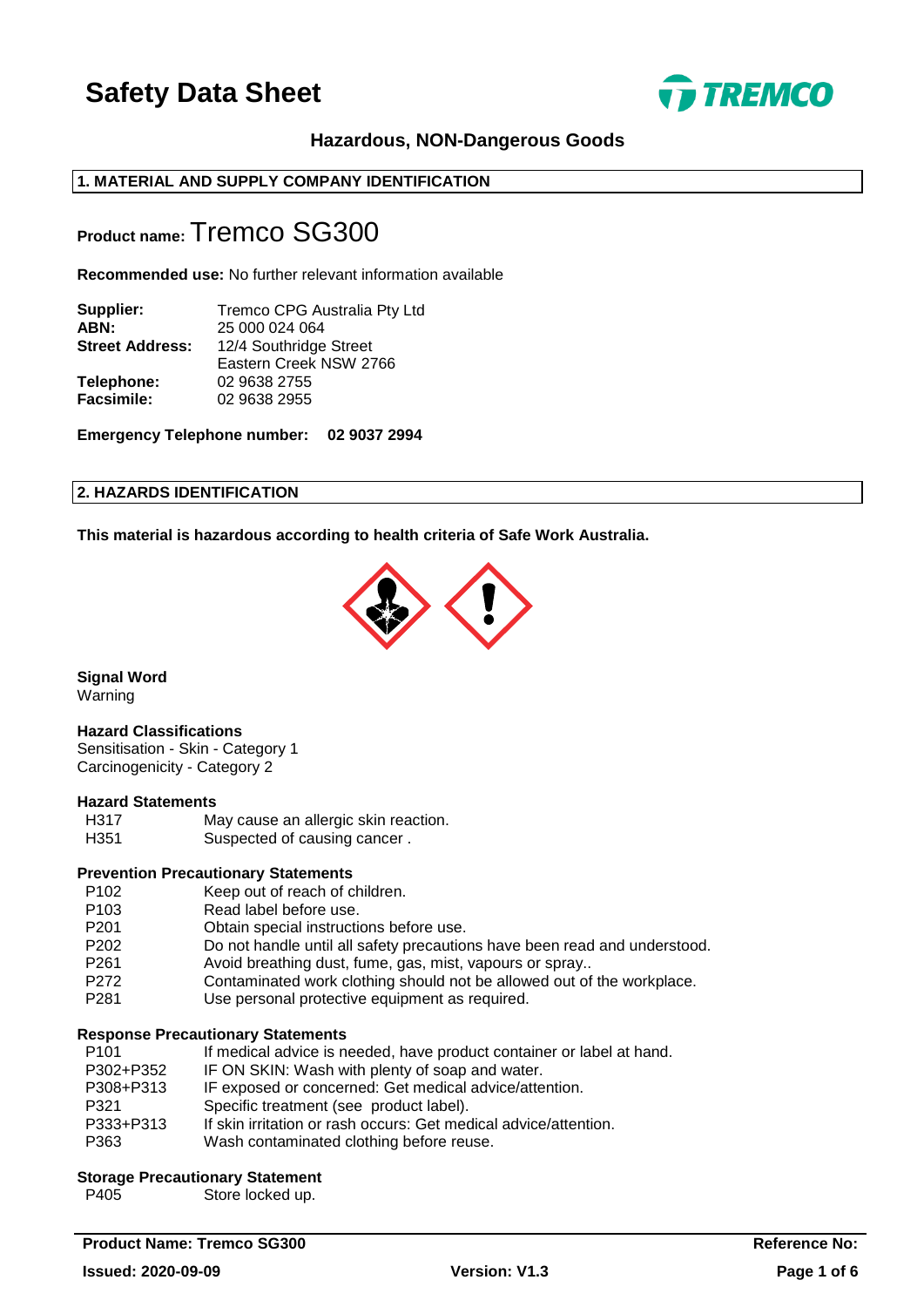

#### **Disposal Precautionary Statement**

P501 Dispose of contents/container in accordance with local, regional, national and international regulations.

#### **Poison Schedule:**

## **DANGEROUS GOOD CLASSIFICATION**

Not classified as Dangerous Goods by the criteria of the "Australian Code for the Transport of Dangerous Goods by Road & Rail" and the "New Zealand NZS5433: Transport of Dangerous Goods on Land".

| <b>3. COMPOSITION INFORMATION</b>                                                                                                                                    |                                          |                                                                            |
|----------------------------------------------------------------------------------------------------------------------------------------------------------------------|------------------------------------------|----------------------------------------------------------------------------|
| <b>CHEMICAL ENTITY</b>                                                                                                                                               | CAS NO                                   | <b>PROPORTION</b>                                                          |
| 2-Butanone, O,O',O"-(ethenylsilylidyne)trioxime<br>2-Butanone, O,O',O"-(methylsilylidyne)trioxime<br>2-Butanone, oxime<br>Ingredients determined to be Non-Hazardous | 2224-33-1<br>22984-54-9<br>$96 - 29 - 7$ | $1 - 5 \%$ (w/w)<br>$1 - 5 \%$ (w/w)<br>$1 - 5 \%$ (w/w)<br><b>Balance</b> |
|                                                                                                                                                                      |                                          | 100%                                                                       |

### **4. FIRST AID MEASURES**

If poisoning occurs, contact a doctor or Poisons Information Centre (Phone Australia 131 126, New Zealand 0800 764 766).

**Inhalation:** Remove victim from exposure - avoid becoming a casualty. Remove contaminated clothing and loosen remaining clothing. Allow patient to assume most comfortable position and keep warm. Keep at rest until fully recovered. Seek medical advice if effects persist.

**Skin Contact:** Effects may be delayed. If skin or hair contact occurs, remove contaminated clothing and flush skin and hair with running water. If swelling, redness, blistering or irritation occurs seek medical assistance.

**Eye contact:** If in eyes wash out immediately with water. In all cases of eye contamination it is a sensible precaution to seek medical advice.

**Ingestion:** Rinse mouth with water. If swallowed, do NOT induce vomiting. Give a glass of water to drink. Never give anything by the mouth to an unconscious patient. If vomiting occurs give further water. Seek medical advice.

**PPE for First Aiders:** Wear gloves. Available information suggests that gloves made from butyl rubber, nitrile rubber should be suitable for intermittent contact. However, due to variations in glove construction and local conditions, the user should make a final assessment. Always wash hands before smoking, eating, drinking or using the toilet. Wash contaminated clothing and other protective equipment before storing or re-using.

**Notes to physician:** Treat symptomatically. Effects may be delayed.

#### **5. FIRE FIGHTING MEASURES**

**Hazchem Code:** Not applicable.

**Suitable extinguishing media:** If material is involved in a fire use water fog (or if unavailable fine water spray), alcohol resistant foam, standard foam, dry agent (carbon dioxide, dry chemical powder).

**Specific hazards:** Combustible material.

**Product Name: Tremco SG300 Reference No: Reference No: Reference No:**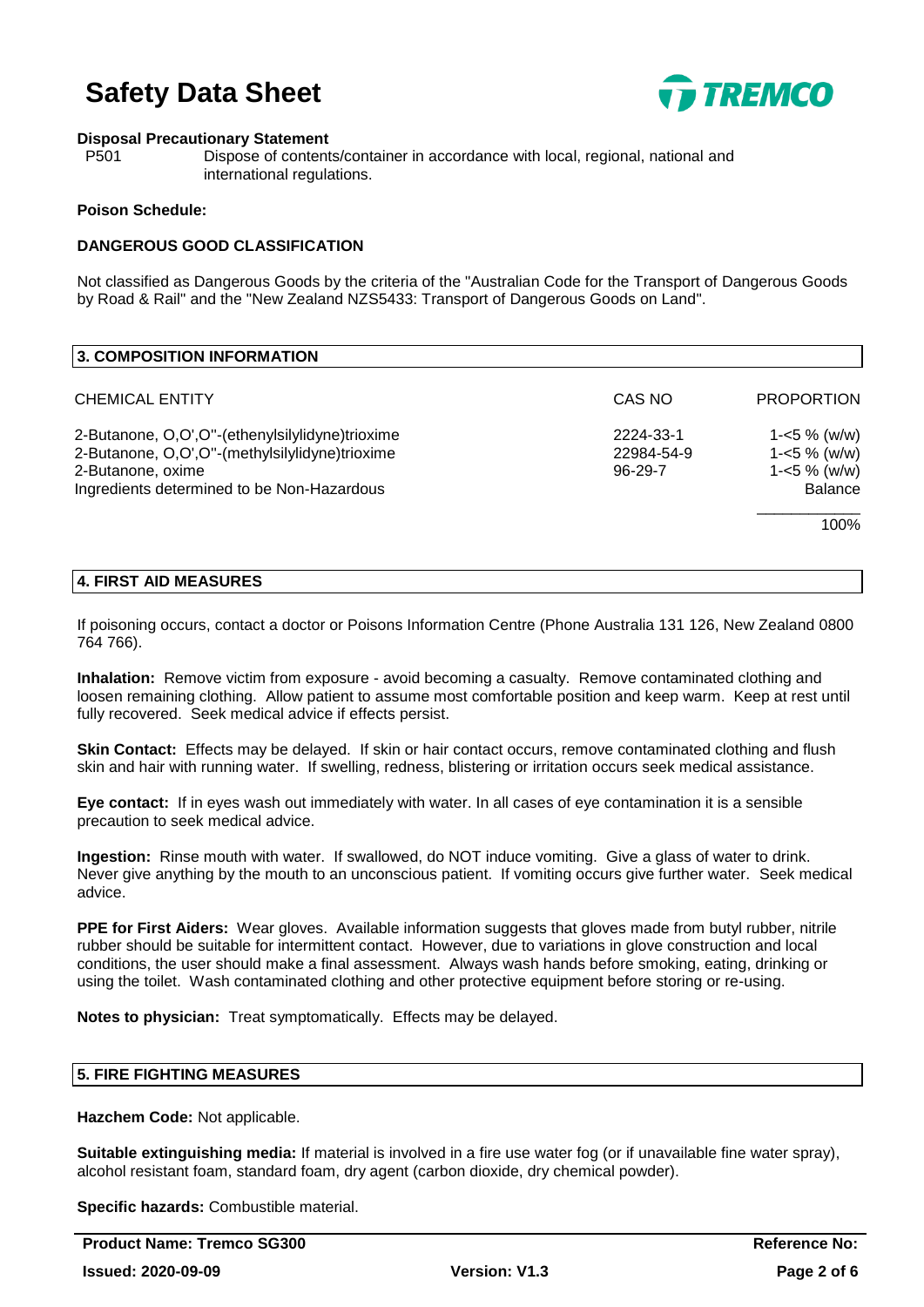

**Fire fighting further advice:** On burning or decomposing may emit toxic fumes. Fire fighters to wear selfcontained breathing apparatus and suitable protective clothing if risk of exposure to vapour or products of combustion or decomposition.

## **6. ACCIDENTAL RELEASE MEASURES**

#### **SMALL SPILLS**

Wear protective equipment to prevent skin and eye contamination. Avoid inhalation of vapours or dust. Wipe up with absorbent (clean rag or paper towels). Collect and seal in properly labelled containers or drums for disposal.

#### **LARGE SPILLS**

Clear area of all unprotected personnel. Slippery when spilt. Avoid accidents, clean up immediately. Wear protective equipment to prevent skin and eye contamination and the inhalation of dust. Work up wind or increase ventilation. Cover with damp absorbent (inert material, sand or soil). Sweep or vacuum up, but avoid generating dust. Collect and seal in properly labelled containers or drums for disposal. If contamination of crops, sewers or waterways has occurred advise local emergency services.

**Dangerous Goods - Initial Emergency Response Guide No:** Not applicable

#### **7. HANDLING AND STORAGE**

**Handling:** Avoid eye contact and skin contact. Avoid inhalation of dust.

**Storage:** Store in a cool, dry, well-ventilated place and out of direct sunlight. Store away from foodstuffs. Store away from incompatible materials described in Section 10. Store away from sources of heat and/or ignition. Store locked up. Keep container standing upright. Keep containers closed when not in use - check regularly for spills.

#### **8. EXPOSURE CONTROLS / PERSONAL PROTECTION**

**National occupational exposure limits:** No value assigned for this specific material by Safe Work Australia.

**Biological Limit Values:** As per the "National Model Regulations for the Control of Workplace Hazardous Substances (Safe Work Australia)" the ingredients in this material do not have a Biological Limit Allocated.

**Engineering Measures:** Natural ventilation should be adequate under normal use conditions.

#### **Personal Protection Equipment:** GLOVES.

Personal protective equipment (PPE) must be suitable for the nature of the work and any hazard associated with the work as identified by the risk assessment conducted.

Wear gloves. Available information suggests that gloves made from butyl rubber, nitrile rubber should be suitable for intermittent contact. However, due to variations in glove construction and local conditions, the user should make a final assessment. Always wash hands before smoking, eating, drinking or using the toilet. Wash contaminated clothing and other protective equipment before storing or re-using.

**Hygiene measures:** Keep away from food, drink and animal feeding stuffs. When using do not eat, drink or smoke. Wash hands prior to eating, drinking or smoking. Avoid contact with clothing. Avoid eye contact and skin contact. Avoid inhalation of dust. Ensure that eyewash stations and safety showers are close to the workstation location.

## **9. PHYSICAL AND CHEMICAL PROPERTIES**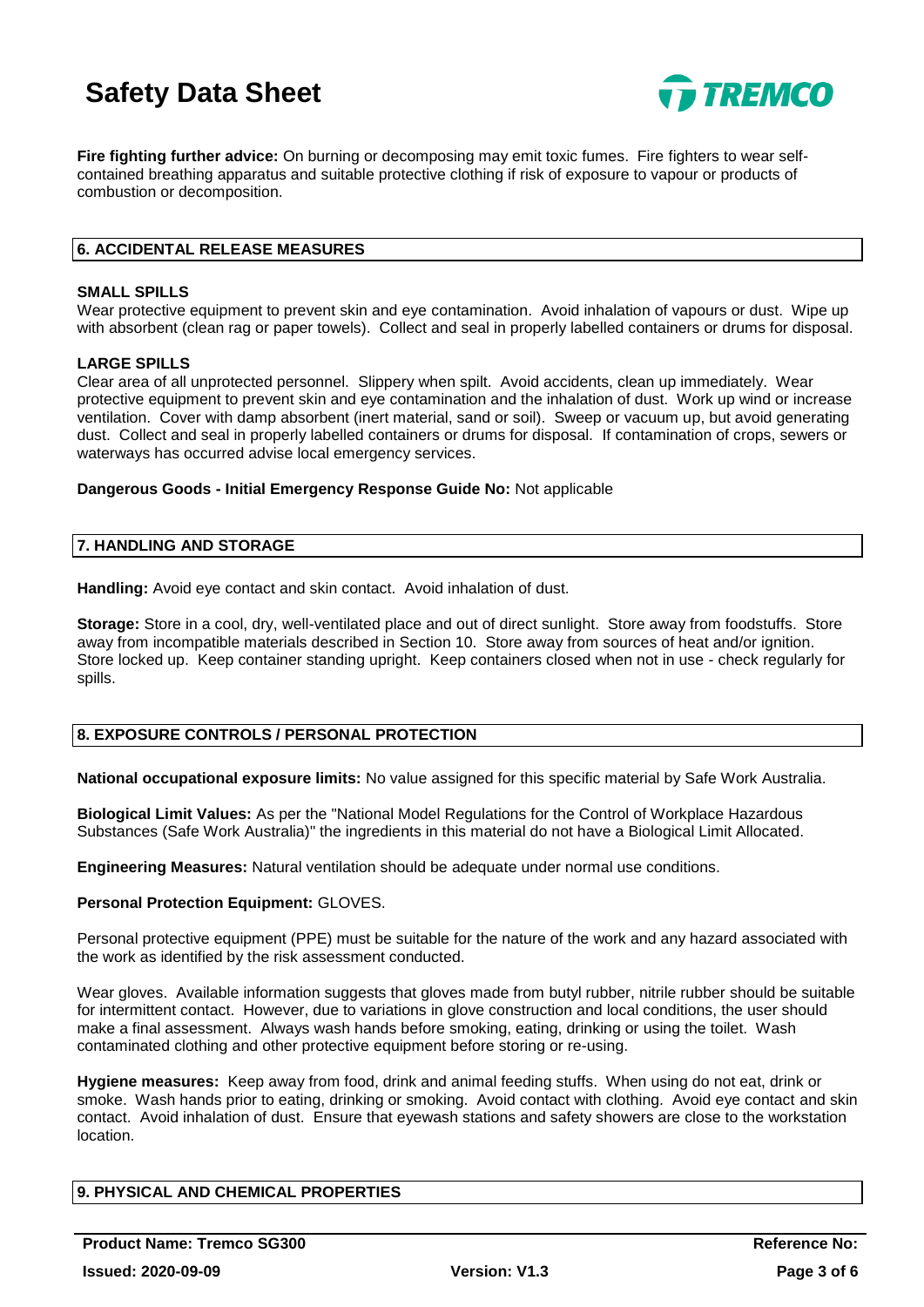

**Form:** Paste **Colour:** According o product specification **Odour:** Characteristic

**Solubility in water:** Not miscible or difficult to mix **Density:** 1.38 g/cm<sup>3</sup> Flash Point (°C): >151°C Autoignition Temperature (°C): Product is not self-igniting **Melting Point/Range (°C):** Undetermined **Boiling Point/Range (°C):** Not Applicable

**Explosive properties:** Product does not present an explosion hazard

(Typical values only - consult specification sheet)  $N Av = Not available, N App = Not applicable$ 

## **10. STABILITY AND REACTIVITY**

**Chemical stability:** This material is thermally stable when stored and used as directed.

**Conditions to avoid:** Elevated temperatures and sources of ignition.

**Incompatible materials:** Oxidising agents.

**Hazardous decomposition products:** Oxides of carbon and nitrogen, smoke and other toxic fumes.

**Hazardous reactions:** No known hazardous reactions.

#### **11. TOXICOLOGICAL INFORMATION**

No adverse health effects expected if the product is handled in accordance with this Safety Data Sheet and the product label. Symptoms or effects that may arise if the product is mishandled and overexposure occurs are:

#### **Acute Effects**

**Inhalation:** Material may be an irritant to mucous membranes and respiratory tract.

**Skin contact:** Contact with skin may result in irritation. A skin sensitiser. Repeated or prolonged skin contact may lead to allergic contact dermatitis.

**Ingestion:** Swallowing can result in nausea, vomiting and irritation of the gastrointestinal tract.

**Eye contact:** May be an eye irritant. Exposure to the dust may cause discomfort due to particulate nature. May cause physical irritation to the eyes.

#### **Acute toxicity**

**Inhalation:** This material has been classified as non-hazardous. Acute toxicity estimate (based on ingredients):  $LC50 > 5$  mg/L

**Skin contact:** This material has been classified as non-hazardous. Acute toxicity estimate (based on ingredients): >2,000 mg/Kg bw

**Ingestion:** This material has been classified as non-hazardous. Acute toxicity estimate (based on ingredients): >2,000 mg/Kg bw

**Corrosion/Irritancy:** Eye: this material has been classified as not corrosive or irritating to eyes. Skin: this material has been classified as not corrosive or irritating to skin.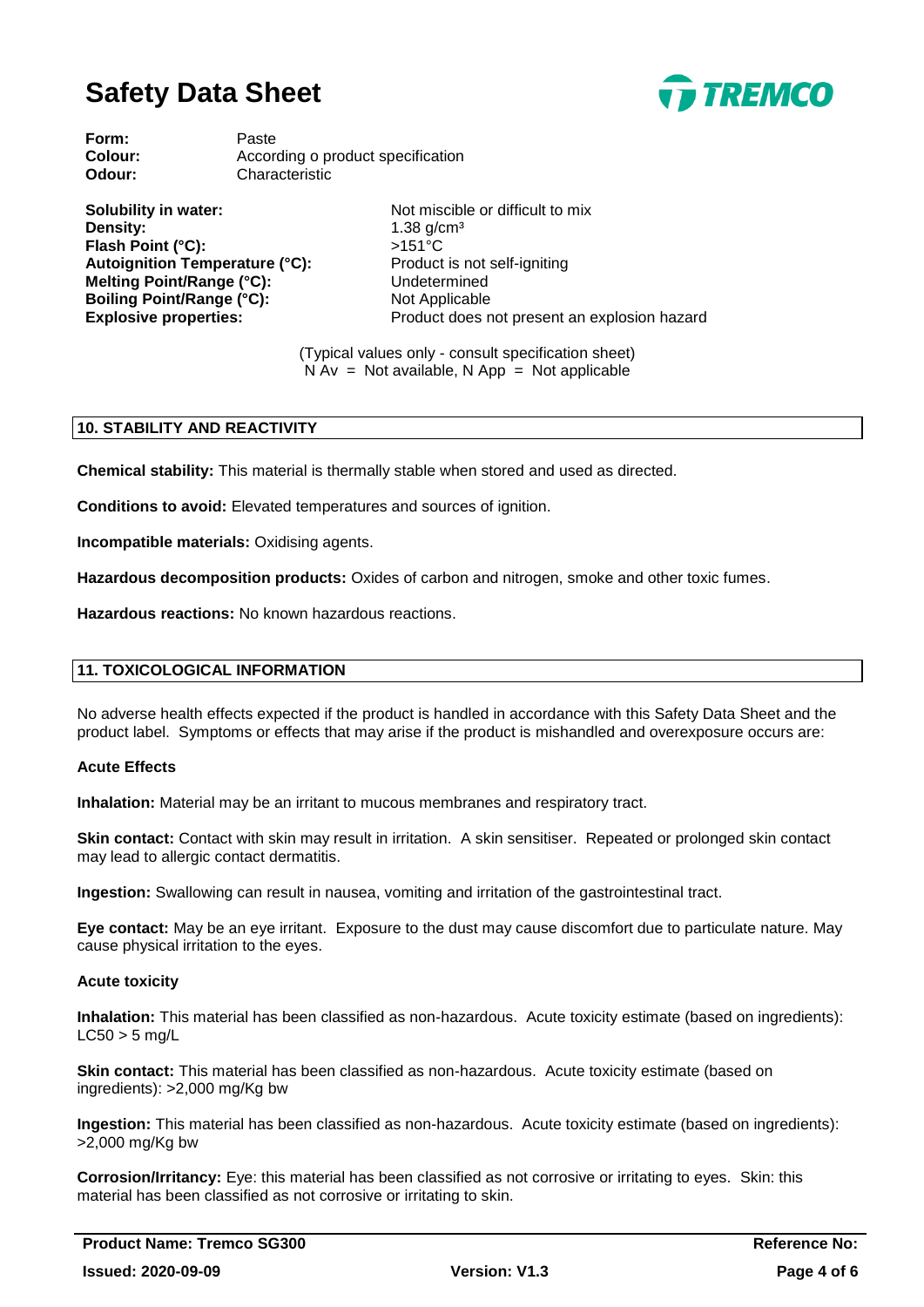

**Sensitisation:** Inhalation: this material has been classified as not a respiratory sensitiser. Skin: this material has been classified as a Category 1 Hazard (skin sensitiser).

**Aspiration hazard:** This material has been classified as non-hazardous.

**Specific target organ toxicity (single exposure):** This material has been classified as non-hazardous.

## **Chronic Toxicity**

**Mutagenicity:** This material has been classified as non-hazardous.

**Carcinogenicity:** This material has been classified as a Category 2 Hazard.

**Reproductive toxicity (including via lactation):** This material has been classified as non-hazardous.

**Specific target organ toxicity (repeat exposure):** This material has been classified as non-hazardous.

### **12. ECOLOGICAL INFORMATION**

Avoid contaminating waterways.

**Acute aquatic hazard:** This material has been classified as non-hazardous. Acute toxicity estimate (based on ingredients): >100 mg/L

**Long-term aquatic hazard:** This material has been classified as non-hazardous. Non-rapidly or rapidly degradable substance for which there are adequate chronic toxicity data available OR in the absence of chronic toxicity data, Acute toxicity estimate (based on ingredients): >100 mg/L, where the substance is not rapidly degradable and/or BCF  $<$  500 and/or log  $K_{ow}$   $<$  4.

**Ecotoxicity:** No information available.

**Persistence and degradability:** No information available.

**Bioaccumulative potential:** No information available.

**Mobility:** No information available.

## **13. DISPOSAL CONSIDERATIONS**

Persons conducting disposal, recycling or reclamation activities should ensure that appropriate personal protection equipment is used, see "Section 8. Exposure Controls and Personal Protection" of this SDS.

If possible material and its container should be recycled. If material or container cannot be recycled, dispose in accordance with local, regional, national and international Regulations.

#### **14. TRANSPORT INFORMATION**

## **ROAD AND RAIL TRANSPORT**

Not classified as Dangerous Goods by the criteria of the "Australian Code for the Transport of Dangerous Goods by Road & Rail" and the "New Zealand NZS5433: Transport of Dangerous Goods on Land".

#### **MARINE TRANSPORT**

Not classified as Dangerous Goods by the criteria of the International Maritime Dangerous Goods Code (IMDG Code) for transport by sea.

## **AIR TRANSPORT**

**Product Name: Tremco SG300 Reference No: Reference No: Reference No:**